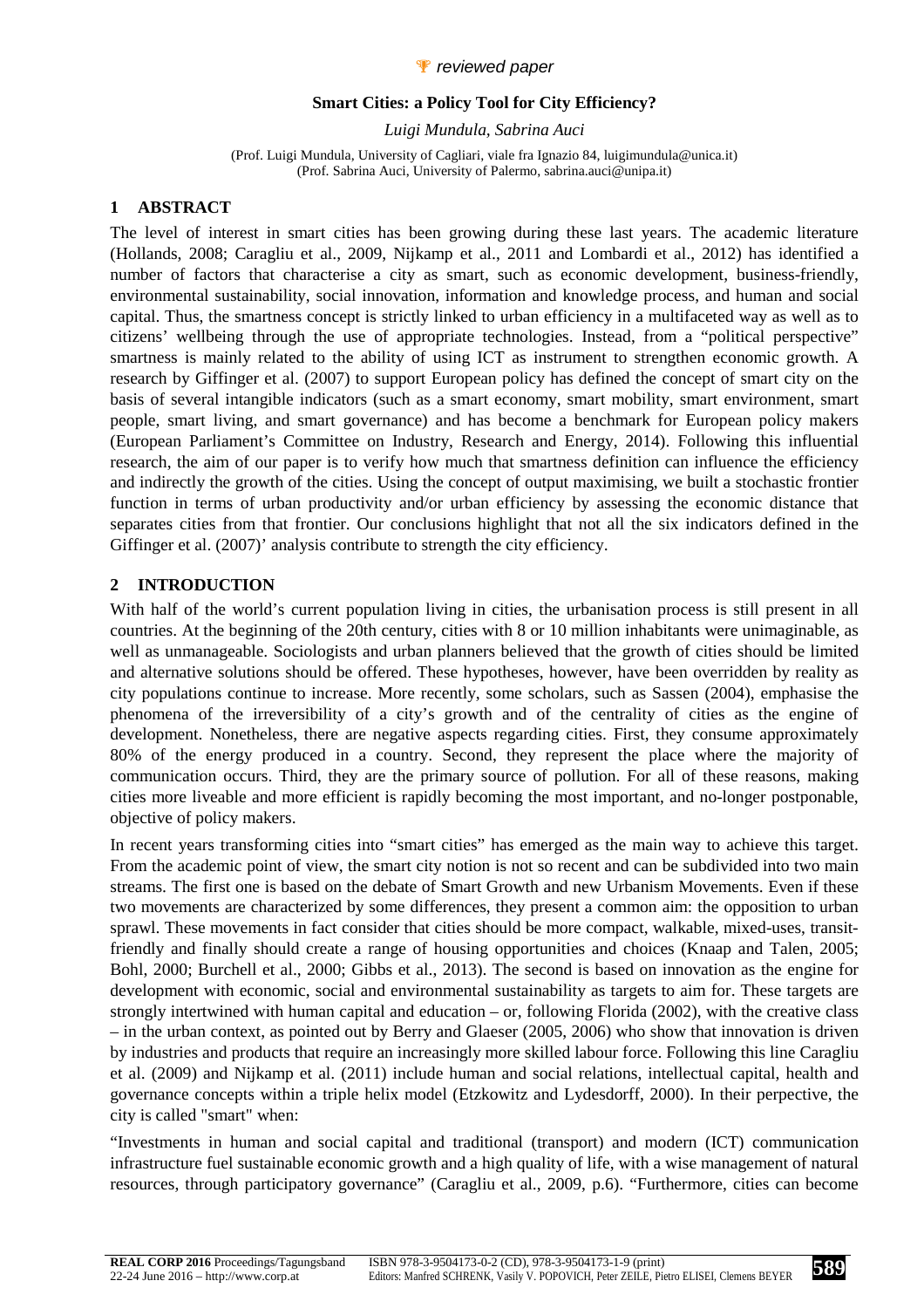"smart" if universities and industry support government's investment in the development of such infrastructures" (Nijkamp et al., 2011, p.3).

In line with this literature, Kanter and Litow (2009) define smart cities only the cities that create the necessary conditions of governance, infrastructure, and technology to produce social innovation. In other words, smart cities can solve social problems related to growth, inclusion and quality of life by involving various local actors including citizens, businesses, and associations. Moreover, Dirks and Keeling (2009) focus the attention on the way information and knowledge are produced, collected, and shared to raise the process of innovation. Regardless of the type of communication (financial, economic, social or cultural), cities are increasingly active nodes of these intangible flows in addition to the physical flows.

Finally, more recently, Neirotti et al. (2014) provides a taxonomy of application domains of the smart city concept, namely: natural resources and energy, transport and mobility, buildings, living, government, and economy and people.

From the political point of view, instead, the smart city concept was introduced within the SET (Strategic Energy Technology) Plan by the European Union in 2009 to foster economic growth. The SET Plan indicates that a smart city is a city or a large conglomerate that aims to improve energy efficiency by undertaking as target the double level, i.e., 20/20/20, as determined by the EU. Moreover, the EU 2020 strategy (see the Horizon 2014-2020 programme) has emphasized this concept focusing especially on the use of ICT within cities and assuming the definition developed by the University of Vienna and Ljubliana with the work of Giffinger et al. (2007) (European Parliament, 2014).

"A smart city is a city well performing in six characteristics, built on the 'smart' combination of endowments and activities of self-decisive, independent and aware citizens"

This definition identifies six dimensions or characteristics: economics, people, governance, mobility, environment, and quality of life. They, in turn, are broken down into 31 major factors and 74 indicators. This definition has allowed, for the first time, a classification of cities according to their level of smartness.

As shown, the smart city concept, first related to energy saving and efficiency use issues, has been developed to include different aspects such as the quality of life, the environment and so on. As a consequence, smart city has become more close to and, for some authors (Audirac, 2005; Herrschel, 2013), has joined with the smart growth concept. In the urban planning debate, smart growth is mainly related to urban sprawl and its negative impacts on physical form and on urban life. Besides, the concept of smart city means even the possibility of creating an urban context identity of protecting natural contexts, reducing the car use, and supporting the urban "mixity".

The smart city concept, however, is not generally accepted as a new urban economic paradigm because some authors (Hollands, 2008; Greenfield, 2013; Söderström et al., 2014; Vanolo, 2014) consider this concept as empty and ambiguous based more on an imaginary and discursive level. In other words, the underlying thought is the risk within the smart city vision of reducing the democratic process the specific conflicts in favour of a well-organized and ordered city.

Despite the variety of specifications, features and pros and cons defining a smart city, the Giffinger et al. (2007) definition has become the main benchmark at the political level. Given that the European Union has considered the "smart city" as one of its main policies for the 2014-2020 programming period, the central issue is to understand whether this definition is coherent with the EU's goal, which consists in improving growth (namely GDP) of the European cities.

In order to answer that question, the aim of our paper is to verify the robustness of the Giffinger et al. (2007) smartness indicators in explaining city efficiency and city growth using the same sample of European cities from Eurostat Urban Audit dataset. Applying the stochastic frontier approach (SFA), we can estimate a production function distinguishing between production inputs and inefficiency factors and hence we can rank the European cities using technical inefficiency values.

## **3 THE METHODOLOGY**

As we have already emphasised, cities as well as countries must face the challenge of improving their performance. In other words, cities must become more efficient. According to the neoclassical economic theory, two agents having the same information on the production function could maximise their profits and



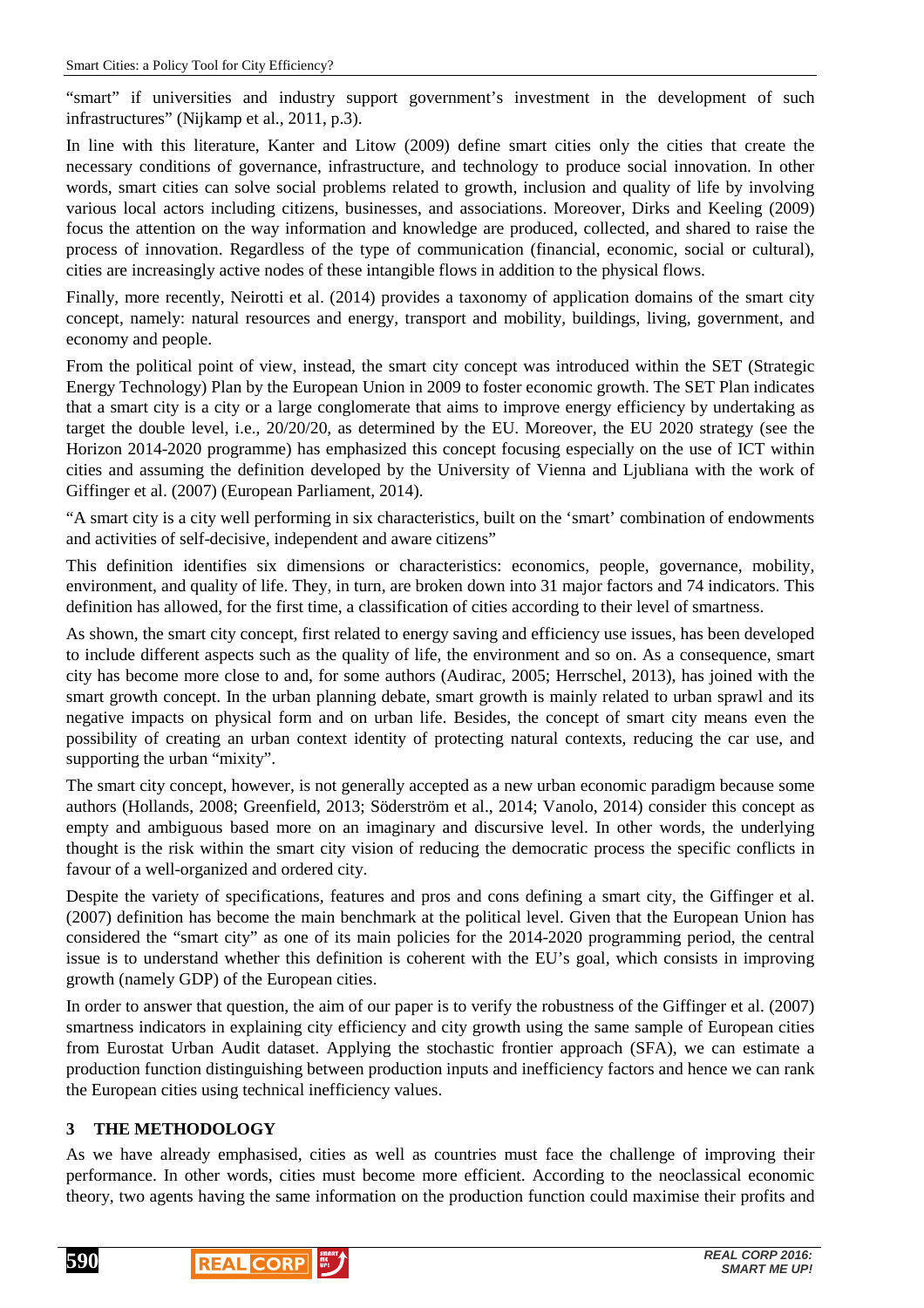thus be efficient in an identical way. We apply the same hypothesis to those cities chosen by Giffinger et al. (2007).

In reality, however, two cities – even if identical in terms of "inputs" used – can produce only a similar output. In other words, two cities can be different because of unforeseen exogenous shocks and the analysis of efficiency through the SFA can allow explaining these dissimilarities (Desli et al., 2002).

Traditionally, the empirical analysis of production functions has focused on the standard econometric approach based on the OLS model that incorporates a random error term that can take both positive and negative values. However, a simple OLS regression is not sufficient for estimating the relationship between output and inputs, as described in Feld et al. (2004) because of the impossibility to measure the distance of each unit of analysis from the efficient frontier for a given production function. Consequently, in recent years, several new econometric techniques have been developed to estimate the frontier of a production function that better corresponds to the economist's theoretical definition (Kalirajan and Shand, 1999 and Kumbhakar and Knox-Lovell, 2000).

To estimate a production function frontier, either parametric or nonparametric techniques, can be applied (Coelli et al., 1998). The parametric model SFA chosen,<sup>1</sup> firstly developed by Aigner et al. (1977) and Meeusen and van den Broeck (1977), allows to distinguish between production inputs and inefficiency factors and to disentangle distances from the efficient frontier between those due to systematic components and those due to noise. Through the systematic component, that is an additional error term, exogenous shocks beyond the control of cities are captured and technical inefficiency<sup>2</sup> is estimated.

This estimation is based on a single stage maximum likelihood approach in which exogenous variables were incorporated directly into the inefficiency error component as developed first by Kumbhakar et al. (1991). The subsequent development is the Battese and Coelli (1995) model where the allocative efficiency is imposed, the first-order profit maximising conditions removed, and panel data are permitted.

Following this last model, the production function can be expressed as:

$$
Y_{it} = x_{it} \beta + (v_{it} - u_{it}) \qquad i = 1,...,N, t = 1,...,T(1)
$$

where  $Y_i$  is (the logarithm of) the production of the *i-th* city in the *t-th* time period;  $x_i$  is a  $k \times 1$  vector of (transformations of the) input quantities of the *i-th* city in the *t-th* time period;  $\beta$  is a vector of unknown parameters. The unobserved random noise is composed of a first component  $v_i$ , which are random variables following the assumption of normally distributed error terms [iid  $N(0, \sigma_v^2)$ ], and a second independent component to capture the effects of technical inefficiency defined as  $u_i$ , which are non-negative random variables assumed to be independently distributed as truncated normal  $N(m_i, \sigma_U^2)$  distribution.

The mean of this truncated normal distribution is a function of systematic variables that can influence the efficiency of a city:

$$
m_{it}=z_{it}\delta+\varepsilon_{it},\quad (2)
$$

where  $z_i$  is a  $p \times 1$  vector of variables that may have an effect on the production function of a city and  $\delta$  is a 1×*p* vector of parameters to be estimated.

Following Battese and Corra (1977), the simultaneous maximum likelihood estimation of the two equation system is expressed in terms of the variance parameters  $\sigma^2 = \sigma_v^2 + \sigma_u^2$  and  $\gamma = \sigma_u^2/(\sigma_v^2 + \sigma_u^2)$  to provide asymptotically efficient estimates. Hence, the acceptance of the null hypothesis that the true value of the parameter *y* equals zero implies that  $\sigma^2$ , the non-random component of the production function residual, is zero.

The technical efficiency of the *i-th* city in the *t-th* time period is given by:

<sup>&</sup>lt;sup>1</sup> A number of comprehensive reviews of this literature are now available see, for example Coelli et al. (1998) and Kumbhakar and Knox-Lovell (2000).

<sup>&</sup>lt;sup>2</sup> We follow the Farrel (1957) measure of a firm's efficiency consisting of two components: technical and allocative. The former reflects the ability of a firm to obtain maximal output from a given set of inputs, while the latter reflects the ability of a firm to use the inputs in optimal proportions given their respective prices. These considerations are obviously true also at the country level considering that the aggregate output comes from the sum of national producers.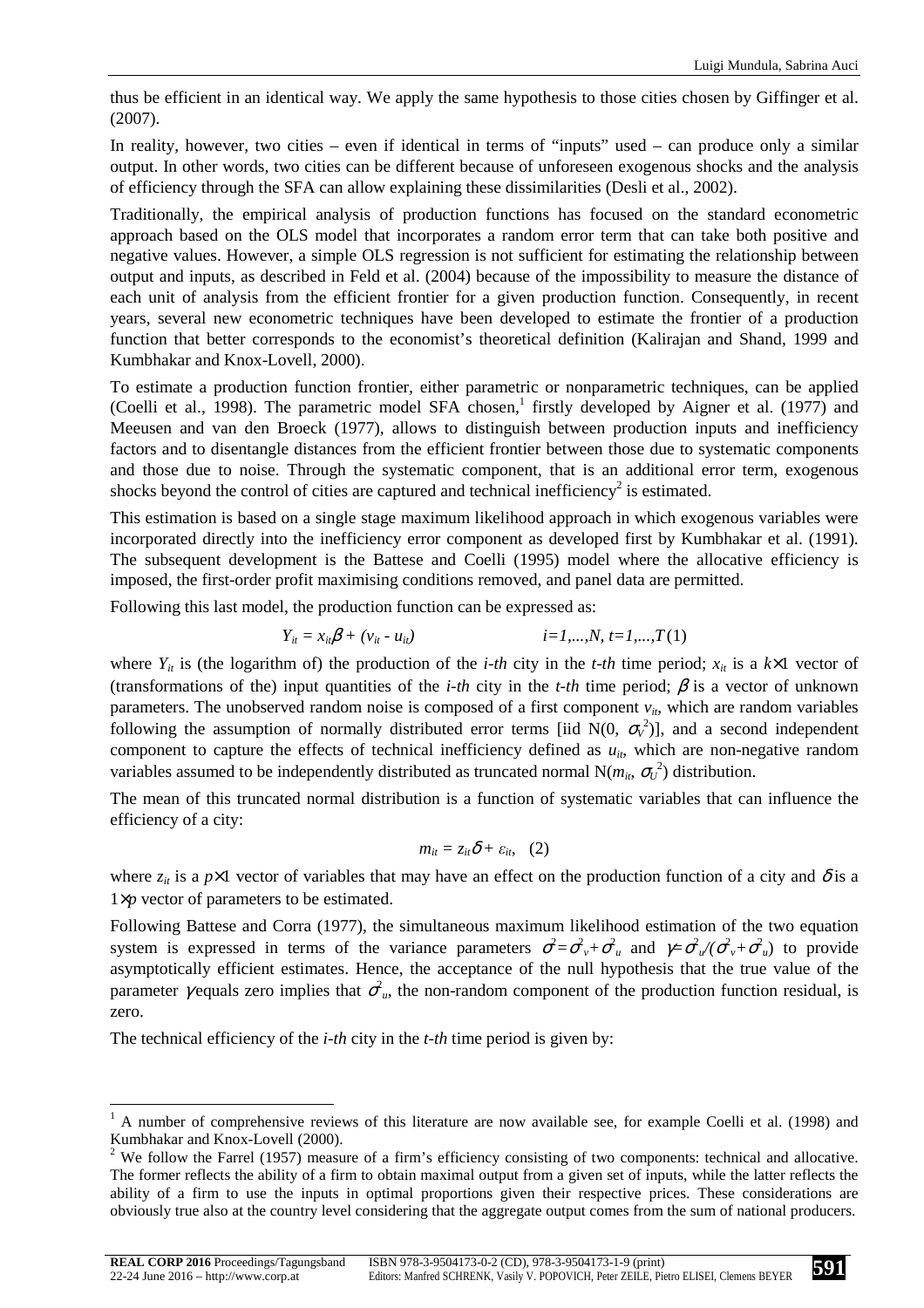$$
TE_i = e^{(-u_i)} = e^{(-z_i \delta - \varepsilon_{it})}
$$
\n(3)

The technical inefficiency values oscillate between 0 and 1, being the latter the most favourable case. If  $TE_{it}$ <1 then the observable output is less than the maximum feasible output, meaning that the statistical unit is not efficient.

#### **4 THE EMPIRICAL MODEL**

Using the 1995 Battese and Coelli' specification and an unbalanced panel dataset, we perform the SFA to analyse the efficiency of several European cities. Data have been drawn from the Urban Audit dataset of Eurostat. This dataset, however, presents several limitations. Data are collected every three years and many variables have missing values. Even if there are several waves of the survey,<sup>3</sup> due to comparability we use only three out of the six waves: 1999-2002, 2003-2006 and 2007-2009. As regards the choice of cities, we select the same 70 European cities considered in the ranking developed by Giffinger et al. (2007) (see Table in Appendix).

The production of each city is measured by the proxy GDP in PPS of NUTS 3 region (in euro)  $(Y_{ii})$  and, as usual, is assumed to be a function of three inputs: physical capital  $(K_{ii})$ , labour  $(L_{ii})$  and human capital  $(H_{ii})$ . Typically, the value of the physical capital should comprise buildings (dwellings, warehouses and other buildings), transport equipment and other machinery and equipment. Because a city is not a firm, assessing city's physical capital is a challenge especially when data are lacking<sup>4</sup>. The only thing to do is to use as proxy two available variables: i) houses, measured by the number of dwellings, and ii) transport, measured by the length of the public transport network  $(km)^5$ . The second input, labour variable, is represented by the number of employees. As regards the third input, human capital is measured by the number of students (aged 15-64) with ISCED level 3 or 4.

By assuming that the production function takes the log - linear homogeneous Cobb-Douglas form, our stochastic frontier production model is specified as follows:

$$
ln(Y/L)_{it} = \beta_0 + \beta_1 ln(Kdwelling/L)_{it} + \beta_1 ln(Ktransport_{net}/L)_{it} + \beta_2 ln(H/L)_{it} + v_{it} - u_{it} \tag{4}
$$

where the dependent variable is the value of the economic performance of the *i-th* city at time  $t$  ( $i=1,...,N$ ;  $t=1,...,T$ ) divided by a scale variable (labour force) to remove potential problems of heteroskedasticity, multicollinearity and output measurement (Hay and Liu, 1997). As independent variables, we put *Kdwelling/L* and *Ktransport\_net/L* as per-worker physical capital of the *i-th* city at time *t*, and *H/L* as human capital measured by per-worker education level of residential people of the *i-th* city at time *t*.

According to the SFA, the systematic component of error includes exogenous factors that can influence city's efficiency. These factors are captured by city smartness measured by Giffinger *et al.* (2007) indictors, as shown in the following equation:

$$
u_{it} = \gamma_0 + \gamma_1 Smart_{Economy_{it}} + \gamma_2 Smart_{People_{it}} + \gamma_3 Smart_{Govername_{it}} + \gamma_4 Smart_{Mobility_{it}} + \gamma_5 Smart_{E\nrightarrow rorm} + \gamma_5 Smart_{E\nrightarrow rorment_{it}} + \gamma_6 Smart_{Living_{it}} + \sum_{k=7}^{26} \gamma_k Countrydummy + \varepsilon_{it}
$$
\n(5)

where *Smart\_Economy<sub>it</sub>*, *Smart\_People*<sub>it</sub>, *Smart\_Governance*<sub>it</sub>, *Smart\_Mobility*<sub>it</sub>, *Smart\_Environment*<sub>it</sub> and *Smart\_Living<sub>it</sub>* are the Giffinger *et al.* (2007)' indicators that jointly describe a city as a smart city. On this basis researchers have ranked the 70 European medium-sized cities. The main criticism to the Giffinger et al. (2007)' analysis is based on the combined use of data at both national and local level and on the mix of timing of the different components of the six indicators. Moreover, the methodology to aggregate all factors

<sup>5</sup> We have been obliged to use this proxy because of a lack of "length of road" variable in the Urban Audit dataset.





 $\overline{a}$ 

 $3$  The first three waves of the survey (1989-1993, 1994-1998, 1999-2002) can be considered as a "pilot", as the first fullscale European Urban Audit took place in 2003 for the then 15 countries of the European Union.

<sup>&</sup>lt;sup>4</sup> Because the very recent literature on smart cities is not well developed, there is not an accepted measure of city physical capital. A first attempt to measure this input was conducted by the Economist Intelligence Unit (2012). Even if we are aware that this report is not academic, the authors follow a very similar method to our assumption. Another method to estimate capital stock of city production function is based on investments as in Segal (1976), but unfortunately urban audit dataset does not include this type of data.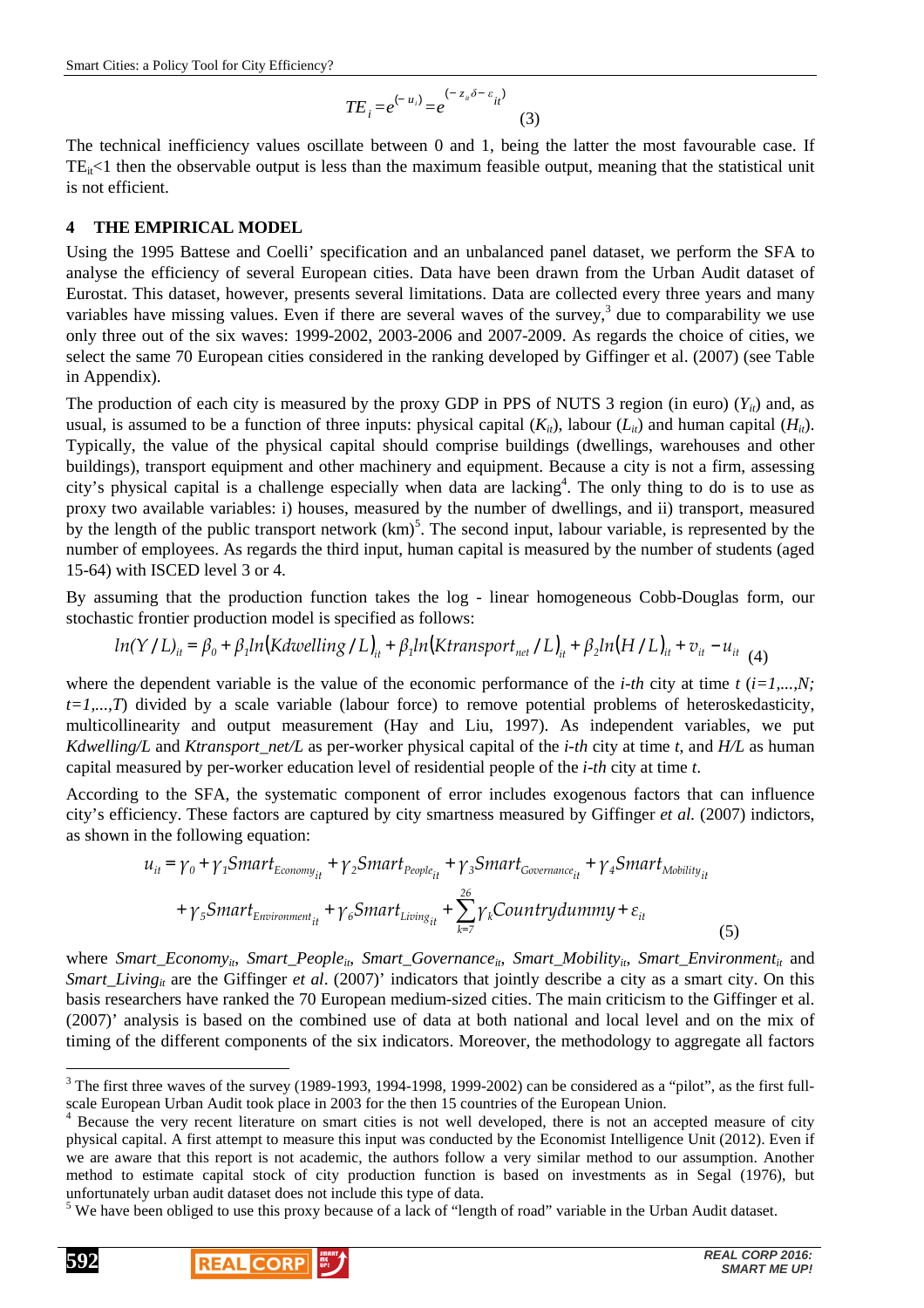into six indicators is too simple<sup>6</sup>, and it does not consider heterogeneity among cities. However, the European Union considers this approach the most relevant benchmark for defining a smart city.

Finally, to analyse a recent issue that emerged in the new economic geography literature that asserts that a city belonging to a well-developed area can perform better than a city belonging to a less developed area, we have introduced *m*-1 country dummies to capture the effect of city's geographical localisation and the heterogeneity among cities. A country in northern Europe should influence positively city's economic performance, and thus, technical inefficiency should be less with respect to other cities in other countries. In other words, the gap from the optimal stochastic frontier of this kind of city should not be very wide.

# **5 DESCRIPTIVE EVIDENCE AND RESULTS**

Results of the stochastic frontier estimations are reported in Table 1. In the first and second model, the estimated results exclude the variable "length of the transport net" but include country dummies (as in column 2). In the third and fourth model, instead, the length of the transport net is included, and thus, the missing value problem drastically reduces the observations. Cities considered are reduced to only 54 cities in model 1 and 2 and to only 39 cities for model 3 and 4. In the Appendix, we report the differences, in terms of cities considered, among our estimation datasets, the Urban Audit dataset and the Giffinger et al. (2007) dataset.

Subdividing cities according to the country to which the city belongs, only Germany presents 6 cities in the sample, while other countries show a lesser number of cities and some others are considered because of the presence of only one city. The missing data problem is a quite serious one when the Urban Audit dataset is used and can create some comparability problems among European cities. On the basis of the Giffinger et al. (2007) smart indicators, the Scandinavian cities are highly ranked, while Germany and the United Kingdom are, more or less, in the middle of the classification.

Considering that, in all the specifications, we reject the null hypothesis of the insignificance of the nonnegative error component (γ), we conclude that the SFA is a good model to analyse the effect of smart city's indicators on cities' economic performances. The parameter (γ), meaning that a proportion of the total variance is due to inefficiency effects, is significant at the 1% level in all estimations, and varies between 0.48 and 0.80. This indicates that from 48% to 80% of the total variance of the model is explained by inefficiency effects.

As to the estimated results, they are mixed. The production functions in all models show that physical capital measured by dwellings has always a positive and significant sign, while physical capital measured by the length of the transport net has a negative, albeit insignificant, sign. Human capital has again a negative but insignificant (on three of the four models) coefficient sign. These results should be taken carefully due to the relevance of the missing data problem within the dataset as underlined by the number of observations.

When we observe the signs of the smart city's indicators in the first model, we note that only Smart People and Smart Environment show negative signs, thus indicating that both variables have a positive effect on efficiency and, hence, a negative impact on inefficiency. The other smart indicators show a vice versa effect in that they increase inefficiency and decrease efficiency. However, we must emphasise that the signs are not robust to the inclusion of other variables and that the significance of the coefficients is drastically reduced in the other model considered in Table 1.

To deepen our analysis, we have estimated technical inefficiencies for each city, using the models described in column (2) and in column (4). In both tables, we report the technical inefficiency values of European cities for three separate years - 2000, 2004 and 2008 -which represent the three different waves of the survey. We then rank the European cities according to the level of inefficiency reached in 2004.

The results confirm that the inefficient cities are those belonging to the eastern European countries, but they do not confirm that the Scandinavian cities are the most efficient. Enhancing the Giffinger et al. (2007)' analysis, a city belonging to a well-developed and best performing country such as Germany or UK can perform better than a city that belongs the other countries.

To understand and emphasise the differences better, we compare our European city rankings with that of Giffinger et al. (2007) (see Table 4). In particular, our comparison is based on the rankings resulting from

 $\overline{a}$ 

 $6$  They aggregate additively the factors divided by the number of values added.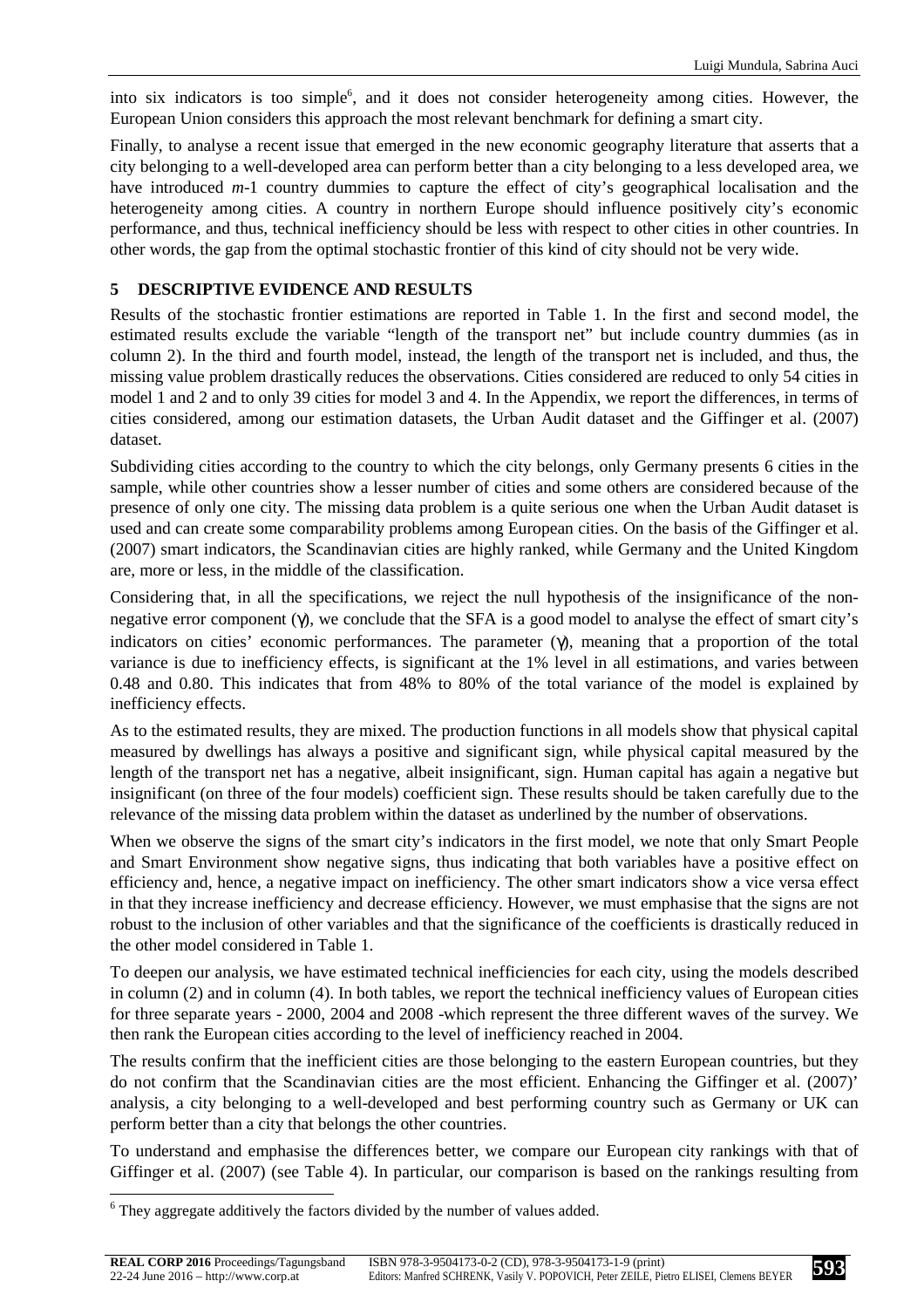model 4 for the year 2004 where only 36 cities are considered. The comparison highlights the gap, in the last column, between the resulting relative positions of the 36 cities. For 13 out of 36 cities, the gap is not relevant (less than 3 positions), thus suggesting that the two rankings provide similar results, while for the rest of the cities, the gap increases quickly, reaching a spread of 22 positions in the worst case (i.e. the city of Aalborg in Denmark).

| dependent variable: gdp/L      | $\mathbf{1}$ | $\mathbf{2}$ | 3          | $\overline{4}$ |
|--------------------------------|--------------|--------------|------------|----------------|
| $\beta$ 0<br>Const             | $10.66***$   | $10.82***$   | $10.16***$ | $10.58***$     |
| t                              | 83.00        | 81.34        | 20.80      | 9.85           |
| K dwelling/L<br>$\beta$ 1      | $0.57***$    | $0.51***$    | $0.62***$  | $0.51***$      |
| t                              | 4.41         | 4.13         | 4.15       | 3.45           |
| K_transport net/L<br>$\beta$ 2 |              |              | $-0.11*$   | $-0.13$        |
| t                              |              |              | $-1.73$    | $-1.31$        |
| $H/L$ $\beta$ 3                | $-0.14**$    | $-0.06$      | $-0.08$    | $0.16\,$       |
| t                              | $-2.44$      | $-1.06$      | $-0.60$    | 0.79           |
| const $\gamma$ 0               | $-3.86***$   | $-0.91$      | $-3.98***$ | $-2.22***$     |
| t                              | $-11.13$     | $-0.92$      | $-5.85$    | $-2.76$        |
| Smart Economy $\gamma$ 1       | $0.33***$    | $0.44***$    | 0.03       | 0.14           |
| t                              | 3.30         | 2.63         | 0.14       | 0.48           |
| Smart People $\gamma$ 2        | $-0.21**$    | $-0.17$      | $-0.11$    | $-0.07$        |
| t                              | $-2.43$      | $-0.71$      | $-0.83$    | $-0.16$        |
| Smart Governance $\gamma$ 3    | $0.36***$    | 0.41         | $-0.07$    | 0.21           |
| $\mathbf t$                    | 2.64         | 1.37         | $-0.40$    | 0.55           |
| Smart Mobility $\gamma$ 4      | $0.47***$    | 0.15         | $0.66***$  | 0.58           |
| t                              | 3.89         | 0.45         | 3.67       | 1.52           |
| Smart Environment $\gamma$ 5   | $-0.01$      | 0.08         | $-0.01$    | $-0.14$        |
| $\mathbf t$                    | $-0.24$      | 0.58         | $-0.09$    | $-0.57$        |
| Smart Living $\gamma$ 6        | 0.22         | $-0.33$      | $0.70**$   | 0.19           |
| t                              | 1.08         | $-1.02$      | 1.96       | 0.30           |
| Number of cities               | 54           | 54           | 39         | 39             |
| Observations                   | 101          | 101          | 69         | 69             |
| Sigma squared                  | $0.09***$    | $0.04***$    | $0.09***$  | 0.06           |
| $\mathbf t$                    | 4.76         | 3.09         | 3.75       | 1.57           |
| Gamma                          | $0.59***$    | $0.48***$    | $0.65***$  | $0.80**$       |
| t                              | 5.96         | 3.33         | 5.98       | 2.37           |
| Log likelihood                 | $-1.79$      | 32.65        | $-1.35$    | 9.28           |

Table 1: SFA models with GDP per-capita as the dependent variable. Note: \* significant at 10%; \*\* significant at 5%; \*\*\* significant at 1%

# **6 CONCLUSION**

In this paper, we analyse how a number of European cities face the challenge to be smart according to the political point of view. Using the definition of smartness developed by Giffinger et al. (2007), the European Union policy considers cities as the main engine of growth in the next future. Thus improving the efficiency of a city represents the best target to be aimed as emphasized in the EU 2020 strategy.

In the study of Giffinger et al. (2007), a city could be considered as smart on the basis of several intangible indicators. Drawing on this influential work, our aim is to verify if the Giffinger et al. (2007)' six smartness indicators are essential in explaining the efficiency and indirectly the growth of the same sample of European cities. In particular, using data of the Urban Audit Eurostat dataset and the six indicators that jointly describe a smart city, we analyse the relationship between economic performance, measured in terms of GDP, and the



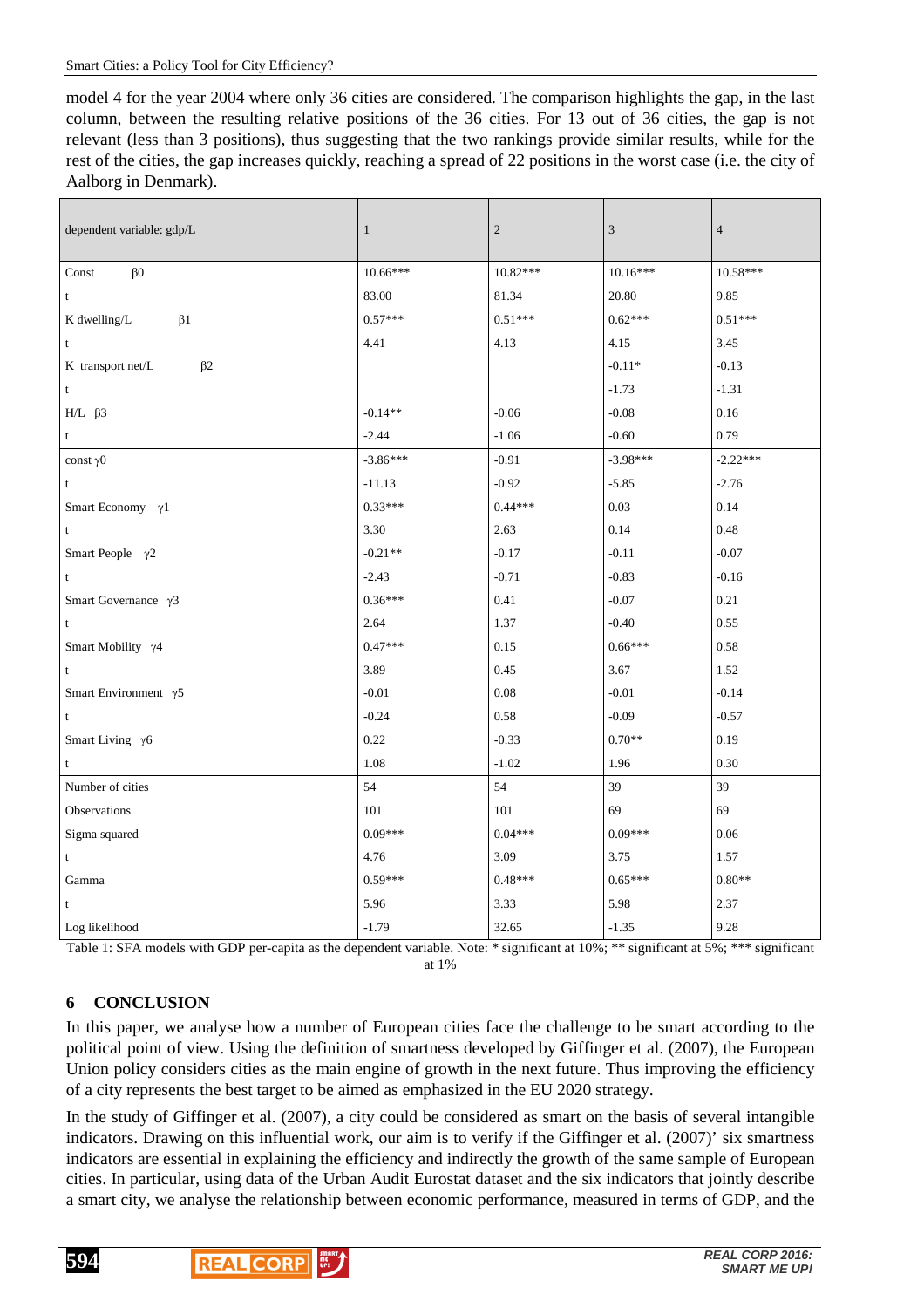efficiency of these European cities through the inefficiency term. Applying the SFA approach, results show that only Smart-People and Smart-Environment have positive effects on efficiency, while the other smart indicators increase the city's inefficiency.

| $\operatorname{CITY}$ | <b>COUNTRY</b>                  | <b>VIENNA RANKING</b> | <b>MODEL</b><br>2004<br>$\sqrt{4}$<br><b>RANKING</b> | <b>GAP</b>                  |
|-----------------------|---------------------------------|-----------------------|------------------------------------------------------|-----------------------------|
| Liepaja               | $\ensuremath{\text{LV}}$        | 33                    | 33                                                   | $\boldsymbol{0}$            |
| Nijmegen              | $\rm NL$                        | $\,8\,$               | $\,8\,$                                              | $\boldsymbol{0}$            |
| Enschede              | $\rm NL$                        | $12\,$                | $12\,$                                               | $\boldsymbol{0}$            |
| Joenkoeping           | $\rm SE$                        | $11\,$                | 11                                                   | $\boldsymbol{0}$            |
| Ruse                  | $\mathbf{B}\mathbf{G}$          | 36                    | 35                                                   | $\mathbf{1}$                |
| Pleven                | $\mathbf{B}\mathbf{G}$          | 35                    | 36                                                   | $\mathbf{1}$                |
| $\mbox{P}\mbox{ecs}$  | ${\rm H}{\rm U}$                | 32                    | $31\,$                                               | $\mathbf{1}$                |
| Kaunas                | $\mathop{\rm LT}\nolimits$      | $31\,$                | $30\,$                                               | $\mathbf{1}$                |
| Groningen             | $\rm NL$                        | $\boldsymbol{9}$      | $10\,$                                               | $\mathbf{1}$                |
| Nitra                 | $\rm SK$                        | $27\,$                | $28\,$                                               | $\mathbf{1}$                |
| Banska Bystrica       | $\rm SK$                        | $30\,$                | 29                                                   | $\mathbf{1}$                |
| Miskolc               | ${\rm H}{\rm U}$                | 34                    | 32                                                   | $\sqrt{2}$                  |
| Kosice                | $\rm SK$                        | 29                    | $27\,$                                               | $\sqrt{2}$                  |
| Eindhoven             | $\rm NL$                        | $\boldsymbol{7}$      | $\overline{4}$                                       | $\ensuremath{\mathfrak{Z}}$ |
| Magdeburg             | $\rm DE$                        | 19                    | 15                                                   | $\sqrt{4}$                  |
| Kiel                  | $\rm DE$                        | $20\,$                | 14                                                   | 6                           |
| Ljubljana             | $\rm SI$                        | $10\,$                | $17\,$                                               | $\boldsymbol{7}$            |
| Goettingen            | $\rm DE$                        | 13                    | $\mathfrak{S}$                                       | $\,8\,$                     |
| Oviedo                | $\mathop{\hbox{\rm ES}}$        | $28\,$                | $20\,$                                               | $\,8\,$                     |
| Umeaa                 | $\rm SE$                        | $14$                  | $22\,$                                               | $\,8\,$                     |
| Maribor               | $\rm SI$                        | 17                    | $26\,$                                               | 9                           |
| Tartu                 | $\rm EE$                        | 24                    | 34                                                   | $10\,$                      |
| Valladolid            | $\mathop{\hbox{\rm ES}}$        | $26\,$                | 16                                                   | $10\,$                      |
| Erfurt                | $\rm DE$                        | $18\,$                | $7\phantom{.0}$                                      | $11\,$                      |
| Pamplona              | $\mathop{\hbox{\rm ES}}$        | $25\,$                | 13                                                   | $12\,$                      |
| Trier                 | $\rm DE$                        | $16\,$                | $\mathfrak{Z}$                                       | 13                          |
| Regensburg            | $\rm DE$                        | 15                    | $\mathbf{1}$                                         | 14                          |
| $\rm Aberdeen$        | $\ensuremath{\text{UK}}\xspace$ | 23                    | 9                                                    | 14                          |
| Tampere               | ${\rm FI}$                      | 5 <sub>1</sub>        | $21\,$                                               | 16                          |
| Portsmouth            | $\ensuremath{\text{UK}}\xspace$ | $22\,$                | $\sqrt{6}$                                           | $16\,$                      |
| Aarhus                | ${\rm DK}$                      | $\mathbf{1}$          | $18\,$                                               | $17\,$                      |
| Turku                 | ${\rm FI}$                      | $\sqrt{2}$            | 19                                                   | $17\,$                      |
| Oulu                  | ${\rm FI}$                      | 6                     | $23\,$                                               | $17\,$                      |
| Leicester             | UK                              | $21\,$                | $\sqrt{2}$                                           | $19\,$                      |
| Odense                | ${\rm DK}$                      | $\overline{4}$        | $24\,$                                               | $20\,$                      |
| Aalborg               | ${\rm DK}$                      | 3                     | $25\,$                                               | $22\,$                      |

Table 4: Comparison between the two European city rankings

Ranking the European cities according to the level of inefficiency reached in 2004, we highlight several differences with the study of Giffinger et al. (2007). This allows us to compare different characteristics and to identify strengths and weaknesses of medium-sized cities. Among the most efficient European cities, we find some German and United Kingdom cities, while the inefficient cities are mainly located in the eastern European countries. A city belonging to a well-developed and best performing country can perform better than a city that belongs to the others European country. Comparing our European city ranking positions with that of Giffinger et al. (2007), we find that more or less one third of the sample seems to confirm the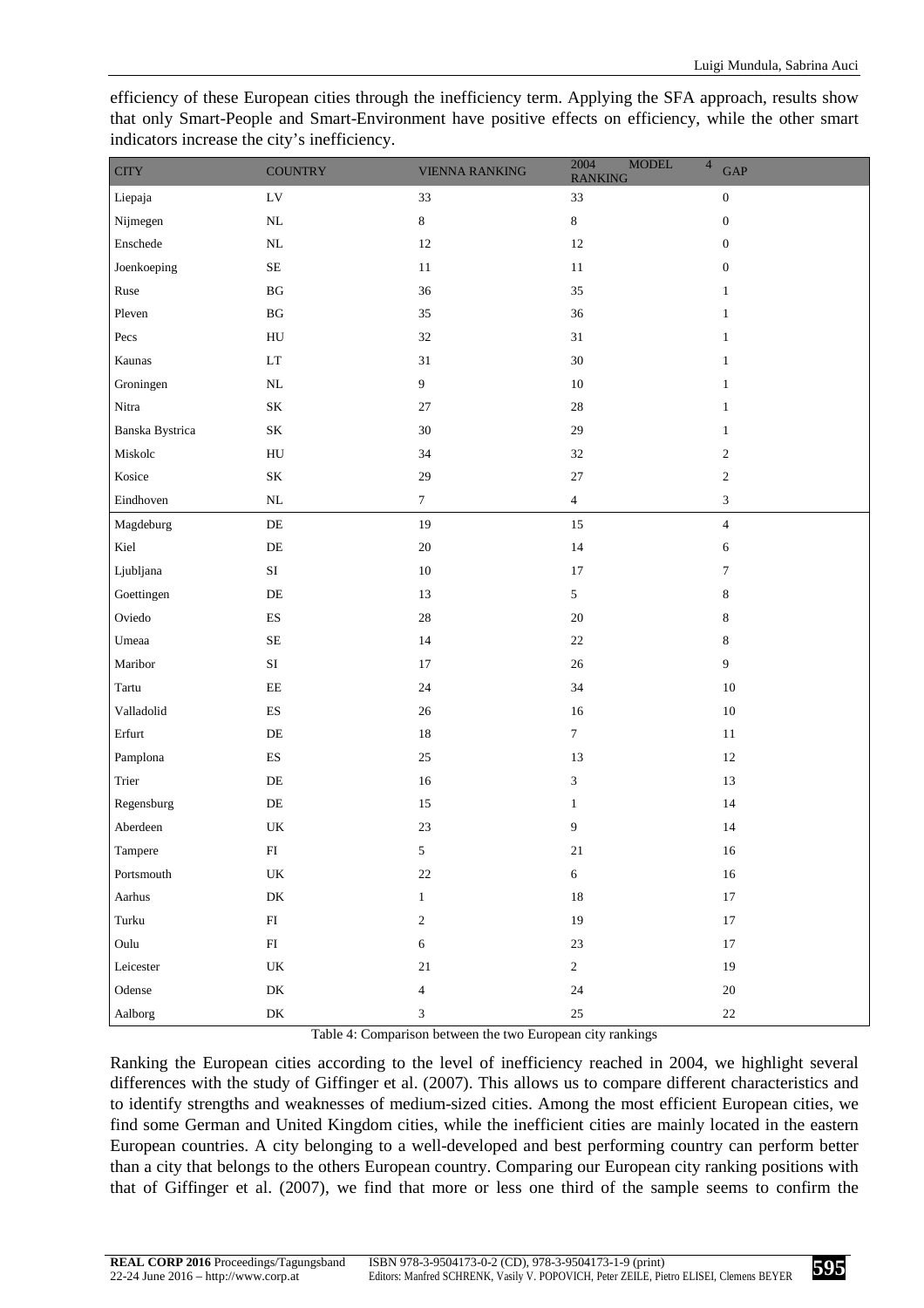previous ranking while for the rest of the cities the position gap is quite relevant, suggesting that dominates dissimilarities between the two rankings.

In conclusion, we may underline that Giffinger et al. (2007)' smart city definition is not able to explain cities' efficiency and thus economic growth paths. Therefore, European policy makers should either use a different structure of indicators to foster urban efficiency and indirectly city's growth or draw on a different final target as output, i.e. European Commission should change its objectives from GDP or value added to well-being, happiness or quality of life. These different outputs are more completed and are more strictly related to the idea of urban performance. This means a more complex target where a city is smart if and only if it is able to be a focus for skilled labour force, ICT firms, honour students, tourists and to implement policies for ameliorating the business environment, reducing pollution, facilitating the development of social capital, and so on.

## **7 ACKNOWLEDGEMENTS**

This study is supported by the MIUR (Ministry of Education, Universities and Research [Italy]) through a project entitled Governing tHe smart city: a gOvernance-centred approach to SmarT urbanism – GHOST (Project code:RBSI14FDPF; CUP Code: F22I15000070008) financed with the SIR (Scientific Independence of young Researchers) programme. We authorize the MIUR to reproduce and distribute reprints for Governmental purposes notwithstanding any copyright notation thereon. Any opinions, findings and conclusions or recommendations expressed in this material are those of the authors and do not necessarily reflect the views of the MIUR.

#### **8 REFERENCES**

- Aigner D.J., Lovell C.A.K. and Schmidt P., "Formulation and Estimation of Stochastic Frontier Production Function Models", Journal of Econometrics, 6, pp. 21-37, 1977.
- Audirac I., "Information Technology and Urban Form: Challenges to Smart Growth", International Regional Science Review, 28, 2, pp. 119–145, 2005.
- Battese G.E. and Coelli T.J., "A model for technical inefficiency effects in a Stochastic Frontier Production Function for panel data", Empirical Economics, 20, pp. 325-332, 1995.
- Battese G.E. and Corra G.S., "Estimation of a production frontier model: with application to the pastoral zone of Eastern Australia", Australian Journal of Agriculture Economics, 21, pp. 169–179, 1977.
- Berry C. R. and Glaeser E.L., "The divergence of human capital levels across cities", Papers in Regional Science, 84(3), pp. 407- 444, 2005.
- Berry C. R. and Glaeser E.L., "Why are smart places getting smarter?", Taubman Cente Policy Brief 2006-2, Cambridge MA: Taubman Centre, 2006.
- Bohl C.C., New urbanism and the city: Potential applications and implications for distressed inner-city neighborhoods. Housing Policy Debate 11, pp. 761-801, 2000.
- Burchell, R., Listokin D., and Galley C.C., Smart growth: Less than a ghost of urban policy past, less than a bold new horizon. Housing Policy Debate 44, pp. 821-79, 2000.
- Caragliu A., Del Bo C. & Nijkamp P., "Smart cities in Europe". Series Research Memoranda 0048. Available at http://ideas.repec.org/p/dgr/vuarem/2009-48.html, 2009.
- Coelli T., Rao D. S. and Battese G., "An Introduction to Efficiency and Productivity Analysis", Kluwer, London, 1998.
- Desli E., Ray S.C. and Kumbhakar S.C., "A Dynamic Stochastic Frontier Production Model with Time-Varying Efficiency", University of Connecticut, Working Paper Series, pp. 2003-2015, 2002.
- Dirks S., Keeling M., "A vision of smarter cities. How cities can lead the way into a prosperous and sustainable future", IBM Institute for Business Value. Available at http://www-03.ibm.com/press/attachments/IBV\_Smarter\_Cities\_-\_Final.pdf, 2009.
- Economist Intelligence Unit, "Hot spots. Benchmarking global city competitiveness", The Economist Intelligence Unit Limited, 2012.
- Etzkowitz H., Leydesdorff L., The dynamics of innovation: from National Systems and "Mode 2" to a Triple Helix of university– industry–government relations, Research Policy: Vol. 29, No. 2, pp. 109-123, 2000.
- European Commission, Investing in the low carbon technologies (SET-Plan), COM (2009) 519 final, 2009.
- European Parliament Committee on Industry, Research and Energy Directorate General for internal policies, "Mapping Smart Cities in EU", http://www.europarl.europa.eu/studies, 2014.
- Farrel M.J., The measurement of productive efficiency, Journal of the Royal Statistical Society, Series A, CXX, Part 3, pp. 253-290, 1957.
- Feld L.P., Kirchgässner G. and Schaltegger C.A., "Fiscal Federalism and Economic Performance: Evidence from Swiss Cantons", Philipps-Universität Marburg, 20/2004, 2004.
- Florida R. The rise of the creative class: and how it's transforming work, leisure, community and everyday life, New York City, New York, Basic Books 2002.
- Gibbs D., Krueger R. and MacLeod G., "Grappling with Smart City Politics in an Era of Market Triumphalism", 50(11), pp. 2151– 2157, 2013.
- Giffinger R., Fertner C., Kramar H., Kalasek R., Pichler-Milanović N., Meijers E., "Smart cities. Ranking of European medium-sized cities", Centre of Regional Science of Vienna. Available at http://www.smart-cities.eu/, 2007.